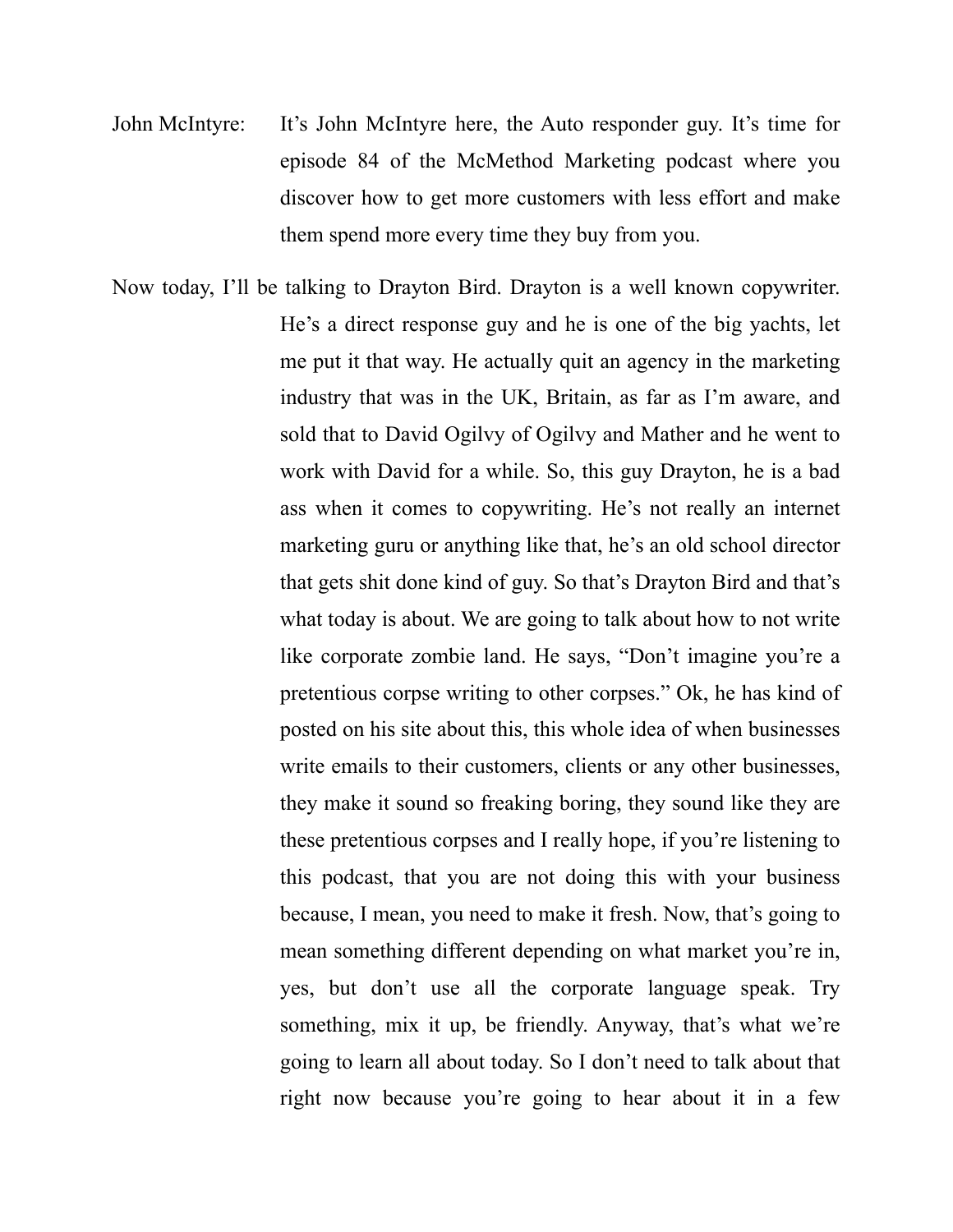minutes' time. To get the show notes for this episode of the email marketing podcast go to www.mcmethod.com /84.

This week's McMasters inside of the week is really really simple. One thing I've noticed recently, while talking to a variety of different people, people much more successful than I am, who've been in the game a lot longer than I have. Often, we have dinner, we have coffee, and we talk about business and what works and what doesn't. When I first started hanging out with these kind of people I used to think that maybe there's a secret. What's different about them? Why are they successful? What are they doing differently? Thinking that there's something like a magic bowl of special ability they have and, you know what, there is no special ability. There's no magic thing to it. Every time I speak to one of these guys about this secret, they all go back to, "There are no secrets. You work hard and you do what others want. So you might be like 'I don't want to wake up at 10 am because I can, I work online, I don't need an alarm, I'll wake up at 10 am'. Well that's great but I bet you there's someone out there who is willing to wake up at 7 am to get his work done and I reckon actually, that there's someone out there who's going to wake up at 4:30 am and he is at the office by 4:45 am in the morning to get started. I mean all things being equal, the guy gets up at 10 am, how is he going to compare with the guy who gets up at 4:30? There are other diminishing returns (not clear) with this and you obviously need to sleep at some point, but the idea here is that if you need to wake up at 6 am every day and get to the office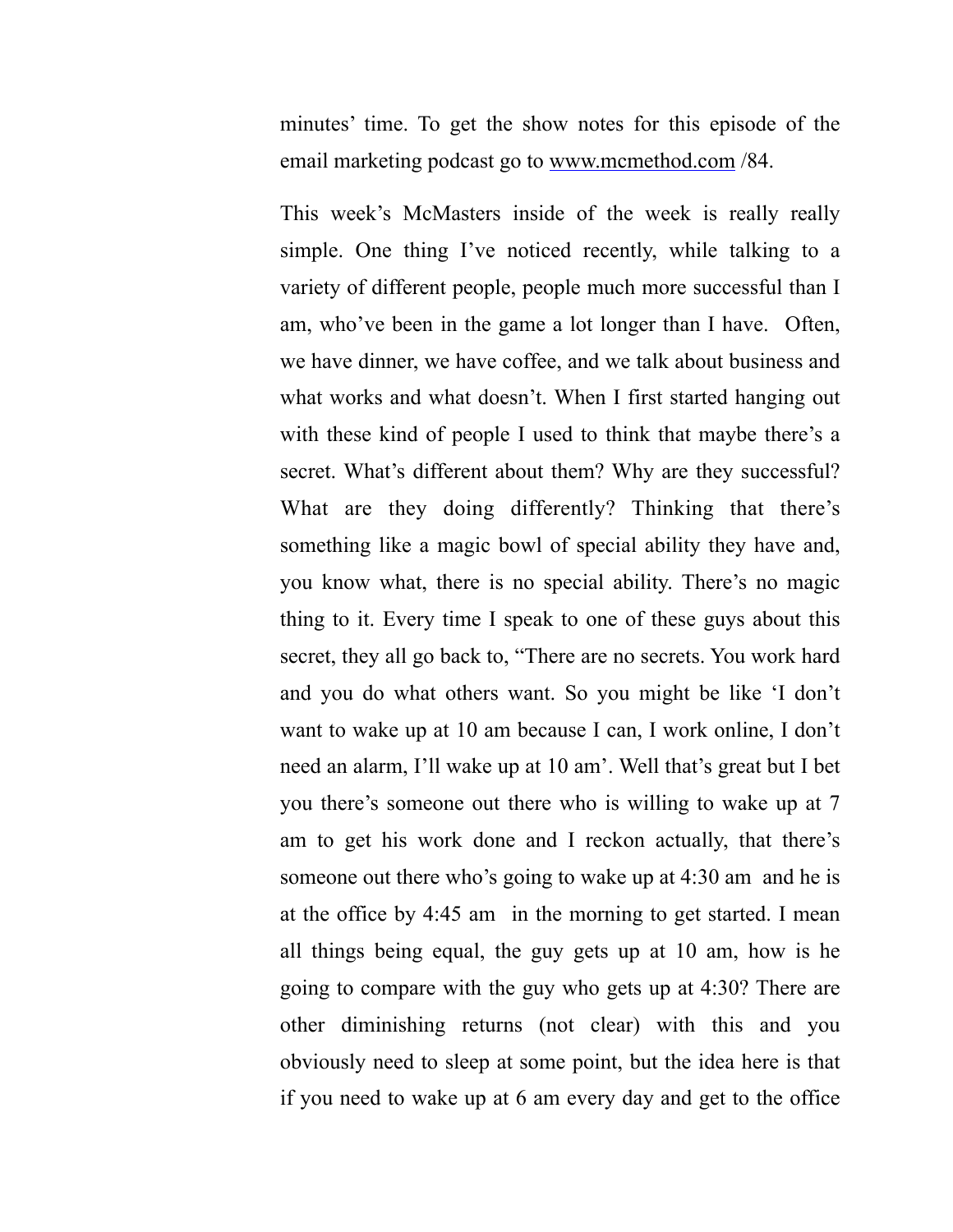or if you want to be at the office by 6 am to work and that's going to make a big difference in your business, then do it. Do whatever it takes, I mean, this depends whether you are in a small or lifestyle business where you can live on the beach in Thailand, for example. There are no beaches where I am actually, unfortunately, or whether you actually want to build something big. This is going to mean something different for different people and you want to get clear on the values and once you're sure how big you want to go, you want to commit to it, you want all in and like I said, work hard and do what others want. Do what others want. That is the secret to success. This is the McMasters inside of the week.

If you want to get more insights like this, you want to join McMasters. McMasters is a McPrivate training community. There's a forum in there, write in there, where you can post, you can ask questions and get advice from myself and other members. It's also set with training products and email marketing and sales files and really, it's all about how to get more customers with less effort so you can grow your business and maybe, you know, maybe you don't have to work at 6 am or maybe you can work at 6 and just make way more impact anyway so that's McMasters. A little more about that go to the mcmethod.com/mcmasters and I'll see you inside the forum. That's it for now. Let's get into the interview with Mr Drayton Bird.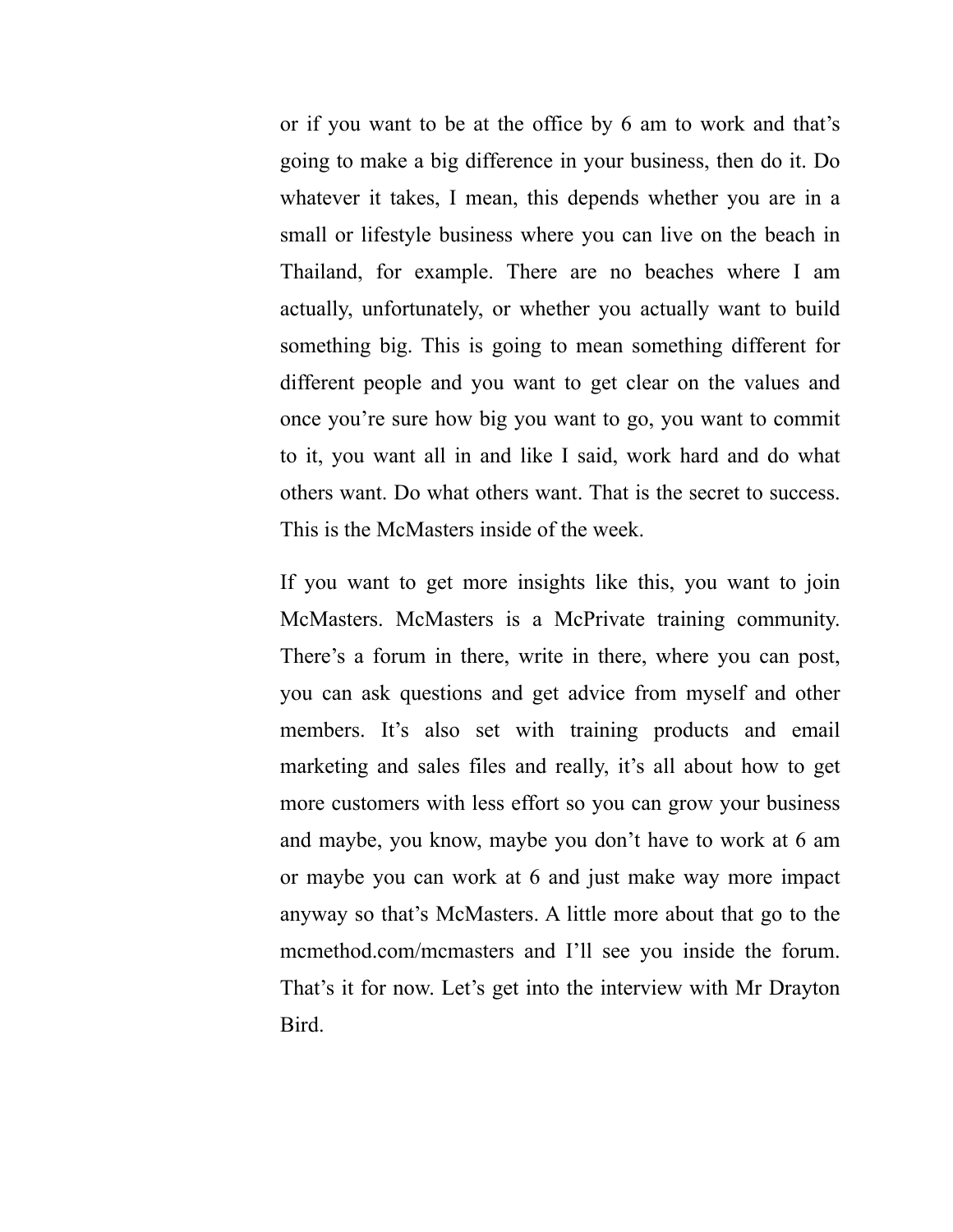It's John McIntyre, the Autoresponder guy and I'm here with Drayton Bird, now Drayton is a long time copywriter, a direct response marketing consultant and he actually worked with David Ogilvy and I want him direct so that's Ogilvy and Mather and Ogilvy said that Drayton Bird knows more about direct marketing than anyone else in the world. So with that in mind I thought I would see if Drayton wants to come to the show and talk a bit about email marketing and the history of email because he's been doing this for a while, so we're going to talk about email and, in particular, one post which we'll get to in a minute which is 'I'll just grab a towel on that because look at you, you're excited (unclear)…the towel is *Good Email, Bad Email, The Right Way* and *Let's spoil the Living Shit out of You on How to Write Emails,* so we'll get into that in just a minute. Drayton, how are you today?

- Drayton Bird: I'm very old, I'm at least a day older than I was yesterday. I've just been in my kitchen here in Bristol in England and I discovered that I've got maggots in the rubbish. This has caused a major panic—
- John McIntyre: --when you picked up the phone, you said, 'Hang on a second, I've just got a minor crisis going on right now,' so—
- Drayton Bird: We forgot to put the rubbish out last week. I'm not going to upset people about telling the full horrible home --. Okay, I've been in this game for about 50 odd years. I came into it because I wasn't making any money as a journalist and what's interesting to me about email is that everything has changed in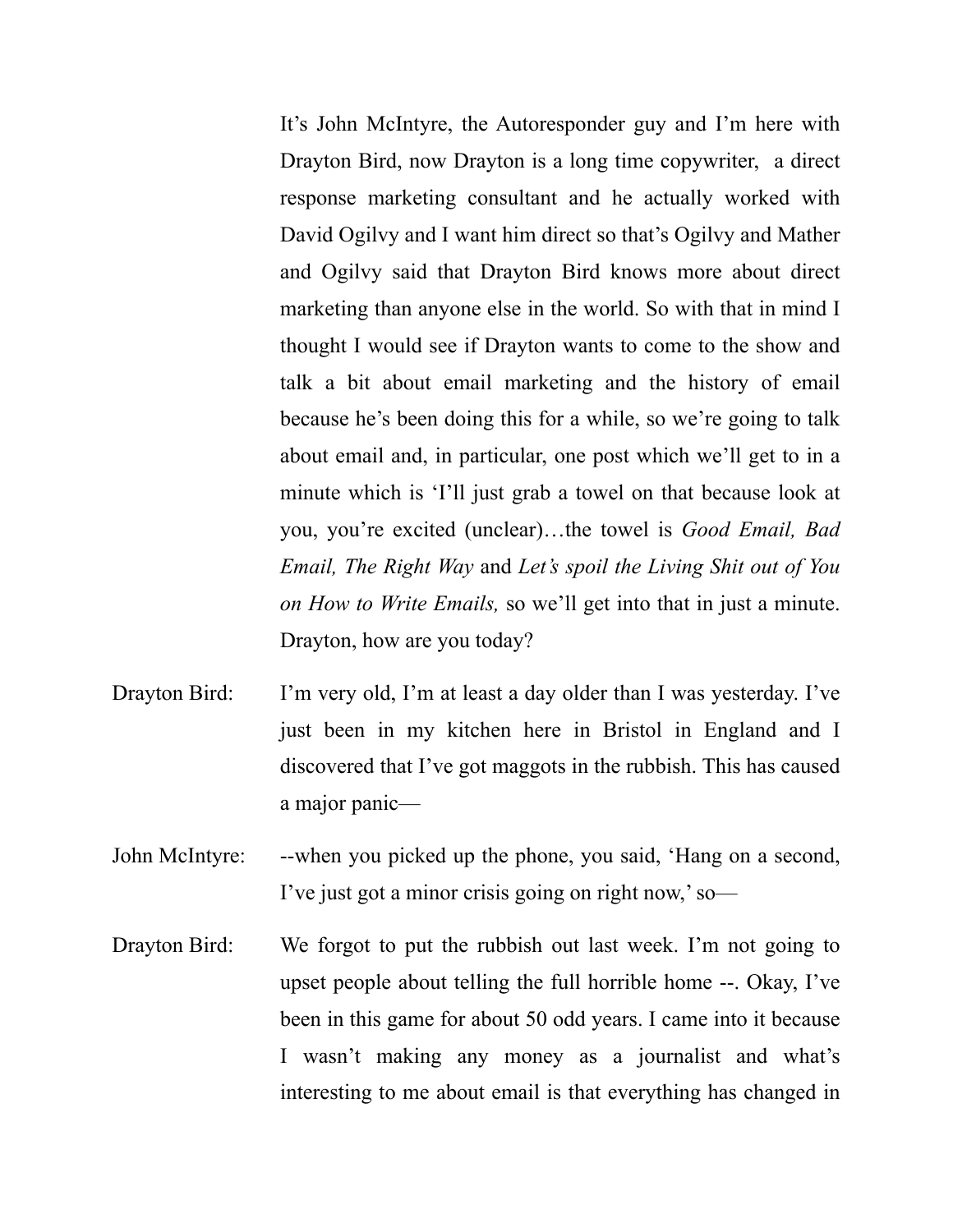the last 20 years. I started in advertising, got very interested in the kind of advertising that got results or a direct response, built up a business in England, in London which became the biggest direct marketing agency around and then sold it to Ogilvy and Mather. I worked for Ogilvy and Mather for about 8 or 9 years and I still kept in contact with David Ogilvy for the rest of his life. He was a great mentor for me, but I am a copywriter. I write copy every day, I'm not the world's oldest copywriter, but I'm 78 years so I must be running it close. Before you scout me, I was writing some copy this morning. What's interesting to me about email: the first thing that was interesting was that I was used to sending out direct mail. Direct mail cost money to send out, substantial amounts of money. You have to print the stuff, stick it in an envelope and get somebody to send it and so on. Once somebody came along and said 'There's this thing called email and it doesn't cost you anything'. Well, that's a very important fact, you know. A positive advantage derives from people who find something that is thrust unnaturally. I took cheap compared to the other methods that people are using so email was incredibly cheap and also that was new and I can remember, I spoke at a conference in the Netherlands about 20 years ago and somebody from Sysco said to me, "Hey, we're sending out emails and getting a 10% response, how about that?" I mean I laughed out loud. You get 1% response you know you're doing pretty well, I had to think, 'How does this differ from what I'm used to? How does it differ from advertising? How does it differ from direct mail to get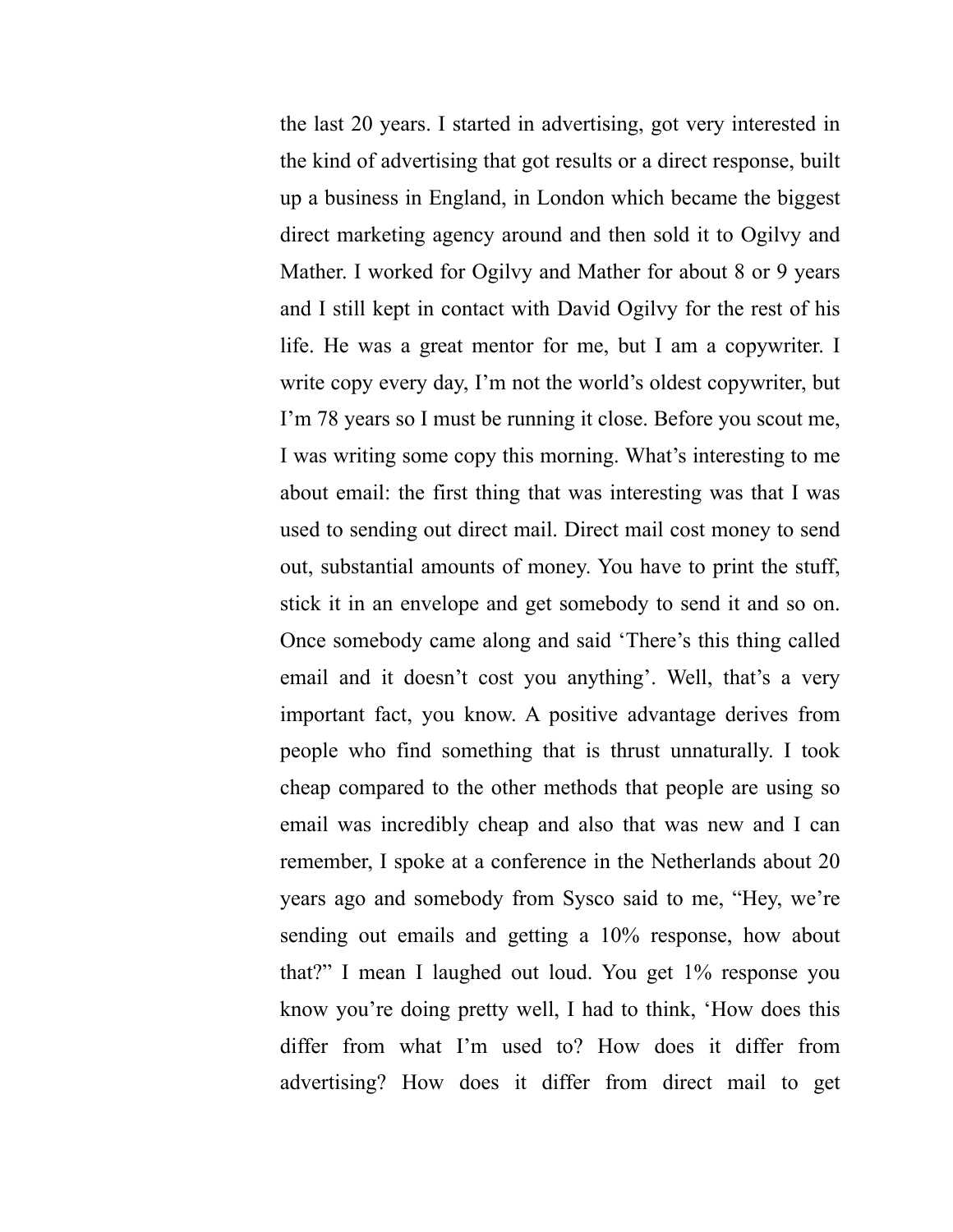response? And I discovered that to all intends and purposes there's very little difference indeed except for technical reasons that do with the nature of the medium. For instance, let's take the two factors that determine whether people will read your email or not. They are: Do I know this person? Do I know who masters this direct mail in advertising? Broadly speaking, if somebody knows the advertiser, they are twice as likely to read the advertisement than they are not to. If somebody knows the advertiser, they are at least twice as more likely to open the envelope in a piece of direct mail. Same thing applies, so, very often the most important thing in an email is, "Do I know you?" so we said this morning that I got a thing from…, the subject line was "From Ricky Murray…From Ricky Murray." I get a lot of this from so and so. I don't know who the hell Ricky Murray is, I don't care who Ricky Murray is although is opened it. It was such a stupid email because I like to look at them. So I opened it to see if Ricky Murray had anything to say and below there was a cryptic line and I still didn't what he was talking about. So what's the second thing that matters when you send out any communication, be it direct mail or advertising? Whatever it might be, the second main thing is, 'Does this interest me? Now…so one of the things you…you get it every day from somebody, some of the things that say, "No subject". I don't know you and you want to talk to me about nothing, great! And this happens all the time. I often think that the other reason I made a living in this business is not because I'm any good but because often a lot of people are very very stupid.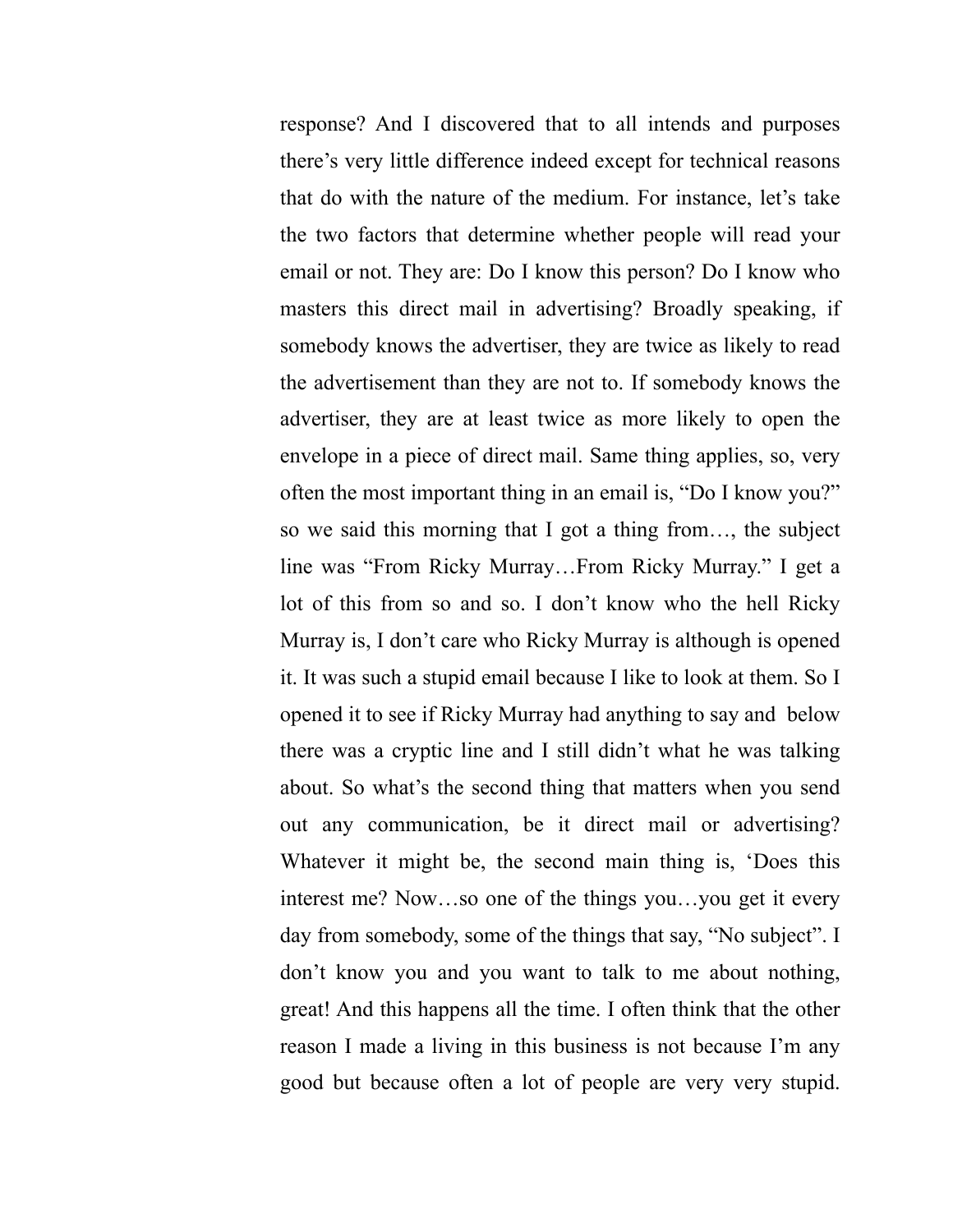Some of the golden rules that you can apply which relate to an icon in communications, let's take the headline in an advertisement. If you have a headline which is hard to read your audience isn't going to work very well. If you have an email where the subject line is more than 40 characters long, some say 35 characters long, then people are not going to see the whole of that subject line, so you better be damn sure that what you say at the beginning of those words, that whatever you are saying is interesting enough to keep people reading on or alternatively, you've got to make damn sure that what you have to say fits into 40 characters. That is an area where the nature of the medium determines the tactics that you use because everything I've discovered, and I've done, God knows how many, split tests over the years, and everything I've studied most people shows that long headlines in advertisements work better than short ones. They work better than short ones because they can say more, they can make a more precise promise. On the other hand, you can't do that with an email subject line, so that sort of thing influences the success or failure of an email. The same questions come up time and again. Should we have a short email? Or should we have a long email? Now one of my colleagues, I have a relatively small business and he's certainly a writer, but we have discussed it around various countries. He was writing that you should have a very short email that leads into a long landing pledge. But another man whom I respect a great deal, Daniel Levis, who makes more money than God, sitting out somewhere in Canada sends out very very long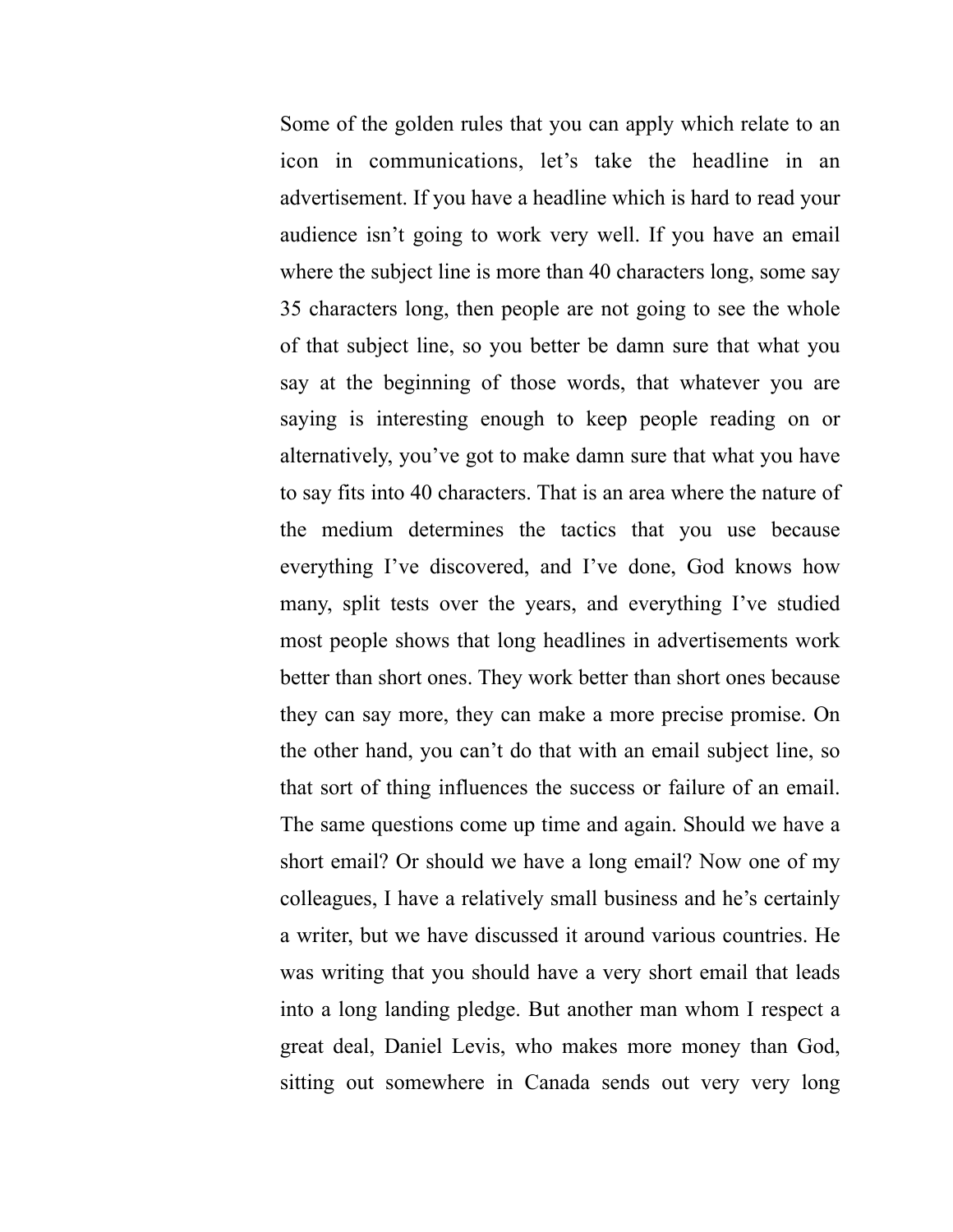emails inviting people to very very long events. We've been asked…

- John McIntyre: I actually just spoke to him. I did one of these interviews with Daniel maybe two weeks ago.
- Drayton Bird: Oh really?
- John McIntyre: Yeah, so he's doing a long email to a long long sales pitch …to an even longer event…
- Drayton Bird: …And he …again, another thing that people talk about is, 'How often should you mail? Daniel mails virtually every day of the week. I mail virtually every day of the week. Bob Larry, whom I respect enormously, only mails, I think, 2 days a week. Corporate people tend to think that if you mail people more than once a month you are overwhelming them. The only thing I can say about that is that the one certainty I can give you is that, generally speaking, study whatever large corporations are doing, and do the opposite. Because the route to success in a large corporation is through climbing your way up the corporate ladder. Not necessarily doing a better job. Fitting in with the corporate guidelines, not necessarily doing a better job. One other thing that occurred to me when people ask about emails is, "When should you email? What day should you email?" I was talking to another of my partners, we have a business called Young Birds, which is essentially younger people who work for me, write for me, who write copy which I'm creatively directing, rewriting general (not clear)…that one. Gerald finds that Thursday is the best day for him. Other people say other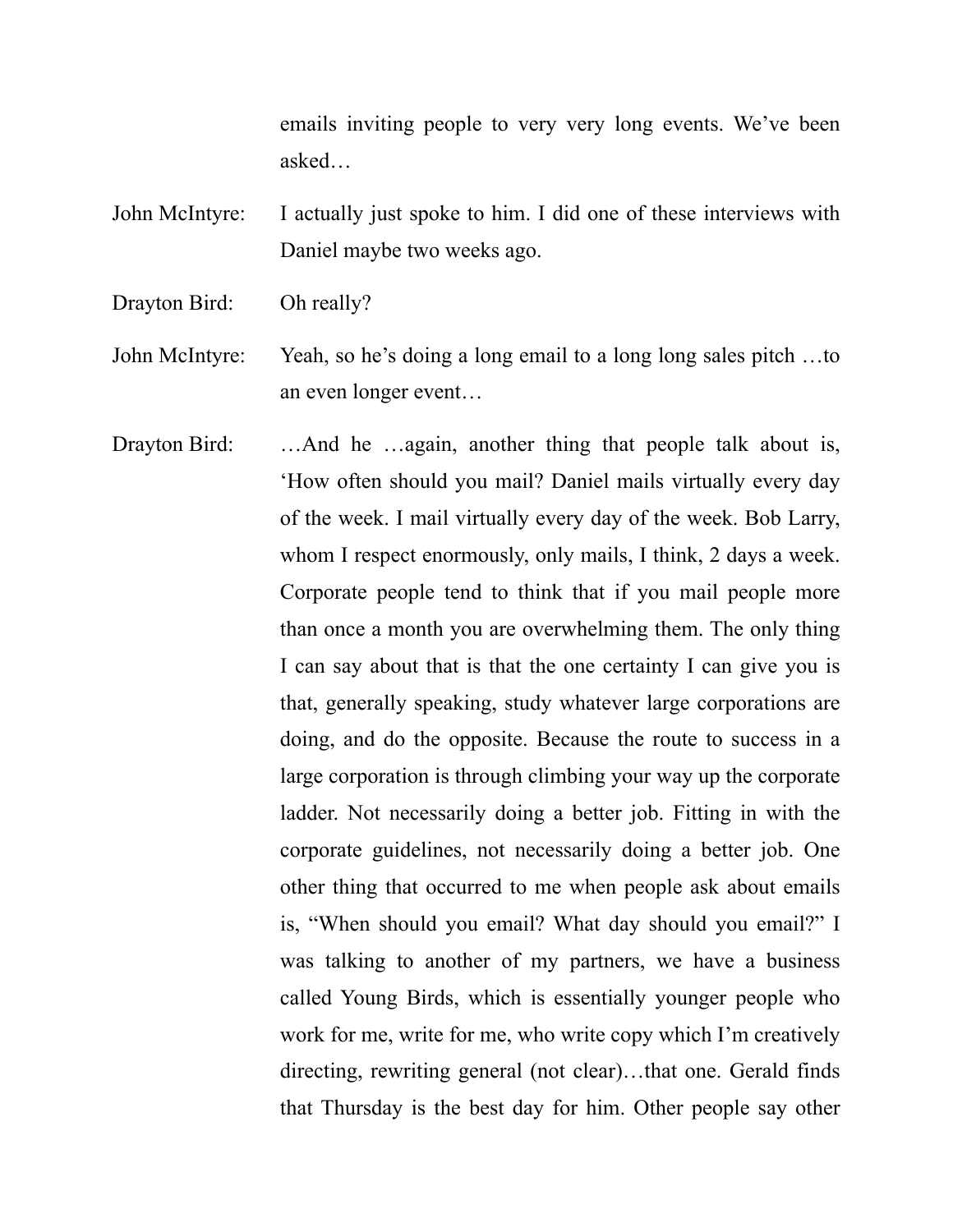days. I have no idea what… my other partner (not clear) thinks that he likes Sunday, Monday. You know, his theory is that anybody who's writing out an email of Sunday is very serious. I noticed that yesterday, the day before yesterday, Saturday, Daniel Levis emailed on Saturday, so did I. I don't normally do it so you really have to test and find out what works for you.

- John McIntyre: Well, it sounds like, how do you resolve this? How do you explain this difference between …I guess you say you're exhausted that you're doing emails daily, Bob does twice a week, you know, everyone seems to have a different strategy even the actual emails themselves looks very quite a bit …now what …if someone, they either don't test or they don't have a volume required to test this sort of thing, or they just want a best practices idea of what they should do, what do you think? Should they …what is your suggestion? If, I know they can test it, but if they have to pick one of the other how often would be mailing and how long would the emails be?
- Drayton Bird: I cannot ... I really don't know. I honestly don't know. And I don't think anybody knows. I'm a great collector of quotations and George Bernard Shaw said that 'the golden rule is that there is no golden rule'. And it depends what suits you. There are certain things that I think I can say with some confidence. Number 1, some of the people who make more money than anyone else are the people selling investments, people like The Motley Fool, for instance, the Daily Reckoning. I study their stuff very carefully. They send out incredibly long emails, their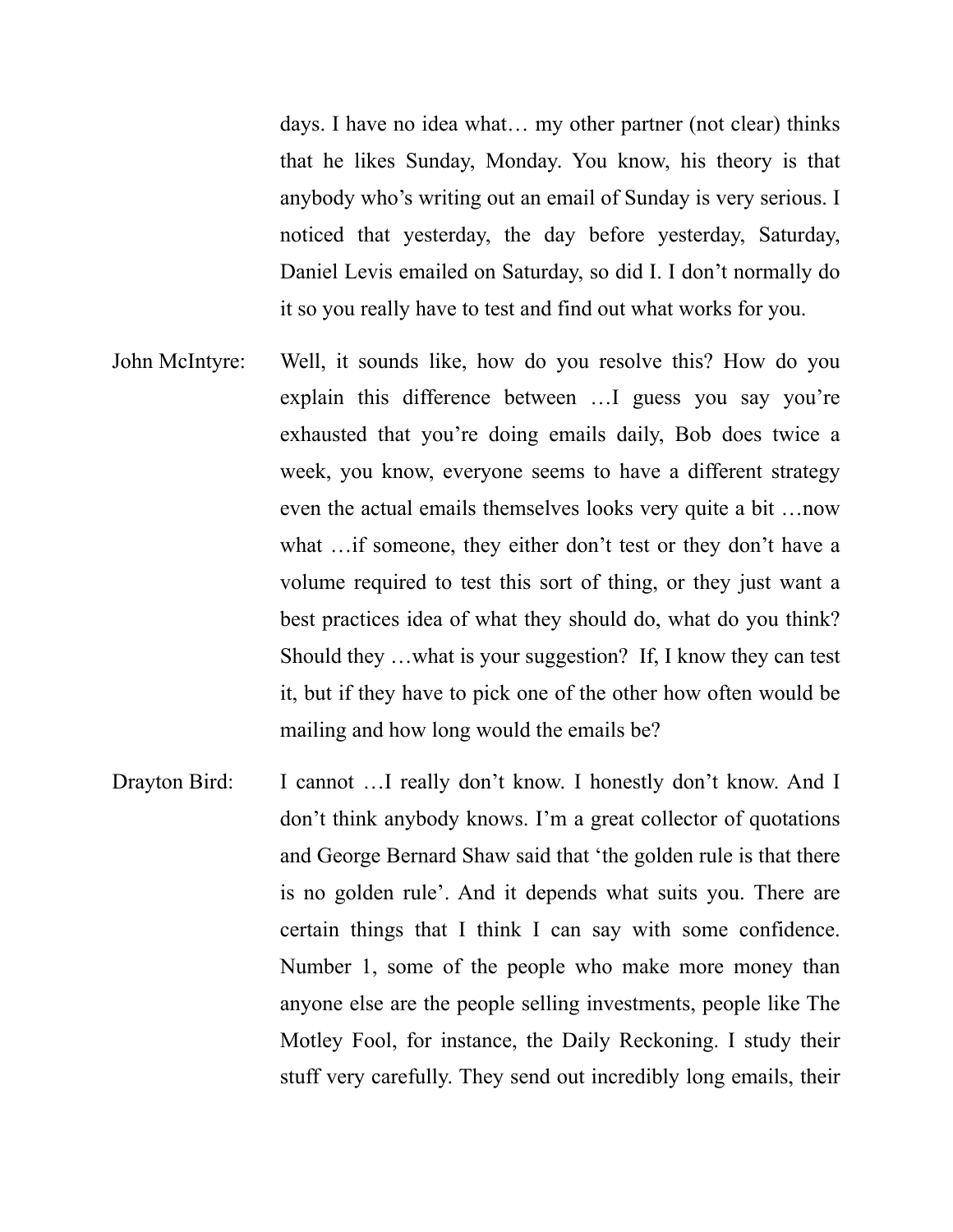landing pages are incredibly very long. I once took the trouble to measure how long one of the Daily Writings landing page was and I watched out that if you printed it out it would be 233 pages long. But I happen to know these people make a tremendous amount of money and of course they--. I think that they, again going back to my experience in advertising, the rule there was, the more interesting the subject was to people and the greater the amount of money involved, the longer the copy should be. In other words, if I'm selling somebody, well, which I have done Perfect Brick (unclear) …or Bobby, which I also have done; there is a hell of a lot you could say. There isn't a tremendous amount you could say about Bobby without going to jail. But on the other hand, the most expensive product I've ever sold or helped to sell, was the Air Bus which was an airoplane, which cost a lot of money, I don't think that I would have sold it with two or three words, but the other issue of course is what should the format be. A great amount of people lose a great deal of money by sending out emails which are, in effect, like leaflets. They are mostly designed in htmo…there's lots of colours …this, generally does not work as well as things that look like text. Until you've got somebody signed up, somebody interested, somebody who'll join your list, and that way you can start sending out more elaborate looking things. My partner is an Italian lady and she works in the financial services area, in fact, she does most of the marketing for a very very successful investment firm here in Bristol. The most successful of its kind in this country, one of the most successful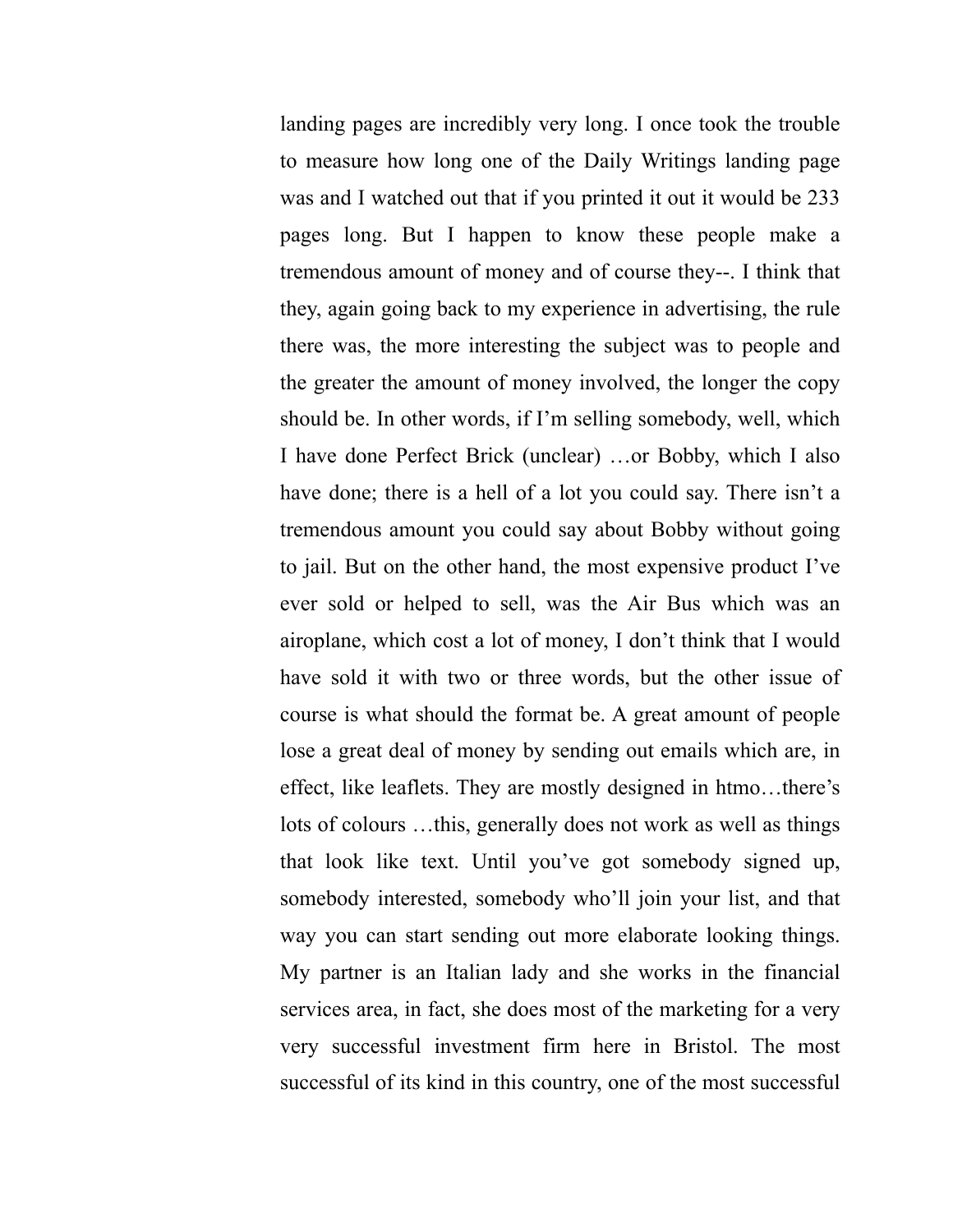in the world. And what she does is that she uses things that look like text to get people and after that she sends out things that look like newsletters. I wouldn't argue with that very much. She trained with me, but she's bloody sight better than me now. There's a moral from the story somewhere.

- John McIntyre: Okay, so you're saying you can, at least initially, you have to engage people as a person using text, being interesting but over the time, once you have that relationship and that rapport you can actually get away with sending, or maybe, do even better to send nice fancy emails that have colour and images, and all that sort of stuff.
- Drayton Bird: I think it is appropriate that even the most surprising, I've got lots of collections with different texts that I've written, so one area you'd think would work very well was sort of jazzy, consumery, exciting visuals is gaming, betting. …and I've got one such a free mail where they did some test between three different designs, one that just looked like text, one was fairly interesting looking with a bit of colour in it where we had lots of stuff going on, very interesting visual. The text one …so I think it's so easy …if you've got people you can't send out things that look like leaflets and again, there is the parallel with direct mail. One of the things that I discovered about direct mail was that the most important thing in a direct mail in a mail pack is the letter not the not the leaflet. But a lot of people still send out the leaflets without letters. And there reason for this is that if the communication is a personal communication, which an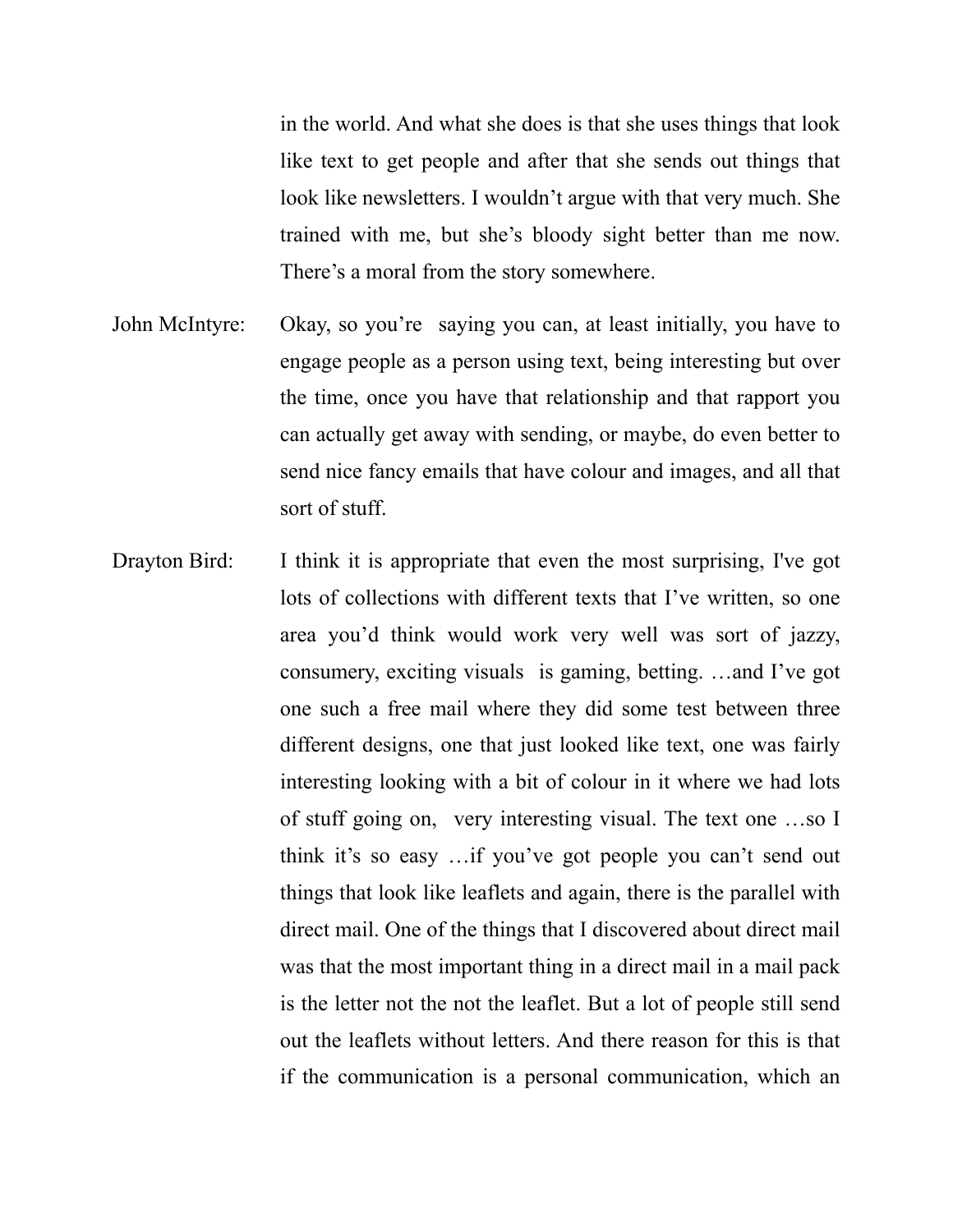email is, then it should look personal. Even the language that you use should be personal. My own view is that if you want to be any good at this, you have to do the same things that you have to do with everything else, you have to study it. I spend... God knows I should be, I've been surpassed here, I should have given up years ago, but I still study every day the emails that I get and I tell my people to study them and since we were talking about Daniel Levis, I told my people ten days ago. I said, "Read this series of emails from Daniel and see what you can learn from them." Because he does things that other people don't do. He has a consistent theme in his communications. He makes the most…(unclear) process and then he proceeds and, in effect, to challenge people to make them justify them but he writes an awful lot of copy. The theory about the length of copy is really simple, the theory is that nobody is forcing the ready to go read all these stuff. The reader can stop whenever the reader likes. It's up to you to how long you can keep people interested. But the longer you can keep people interested, the more likely they are to buy it and higher percent of them are likely to buy and it is as simple as that. There are an awful lot of things going on at the moment and they are being tested in this field of online communication. So I have a thing, which is a monthly program called Askdrayton. This actually started a year ago… over a year ago… with a series of emails and a long landing page, a long landing page that is laid out, is not laid out very sleekly, but is laid out. If anyone wants to see it, just go Google askdrayton.com and you won't see what it looks like. Or maybe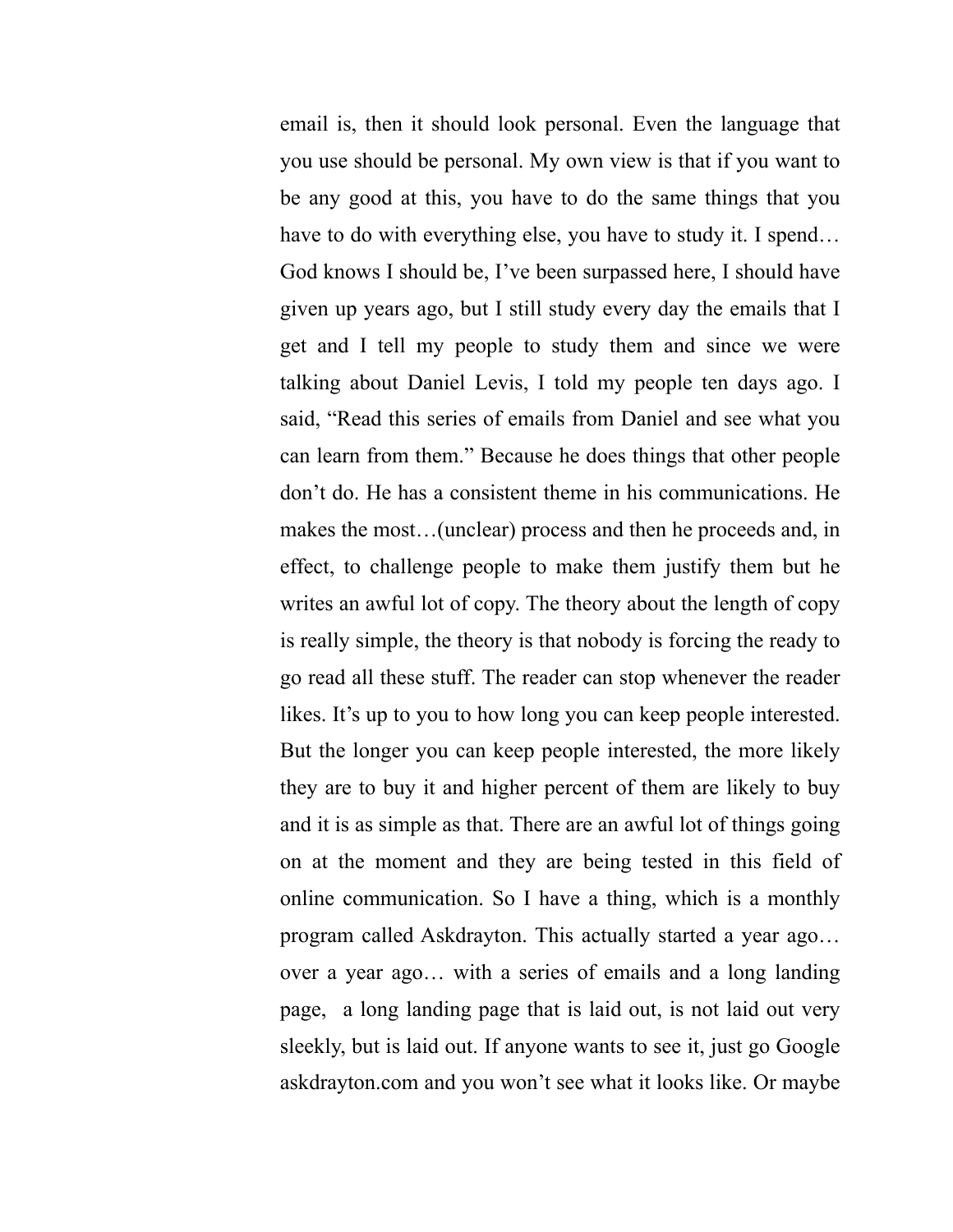you won't see what it looks like because about talking to John Benson who is… what he calls very ugly videos I think. Which are, in effect, are nothing more than just the script rolling across the page. So I thought, well, give that a shot.

John McIntyre: …Drayton.com and the video is already loading so the copy is long …

Drayton Bird: So is the video, the reason the video is loading is because it beat the written landing page 3:1. But the words are identical. That is a startling example of the fact that you can take something and the means by which you communicate it, not what you say may have more impact than anything else. In the same way I'm saying if you send out a text, it'd probably do better than a ... (not clear) you people…so that sort of thing absolutely fascinates me and right now I've got someone working on another version of that landing page which we're going to test which is the one I'm sure you're seeing…a hand drawing. So, we're testing now, we'll see what works with that. Now, the implication of this is very important. The one thing I would say to anybody listening to this is the most important thing to is to test a measure… I'm doing a talk in Poland next year to the Havard Business Review and what I'm gonna talk about, is that I haven't thought about the title. But the essential subject is why your marketing people are rubbish? Why are you so disappointed with your direct marketing people? …and don't tell me you're not because in lots of surveys show that most of them show that people are not very impressed with marketing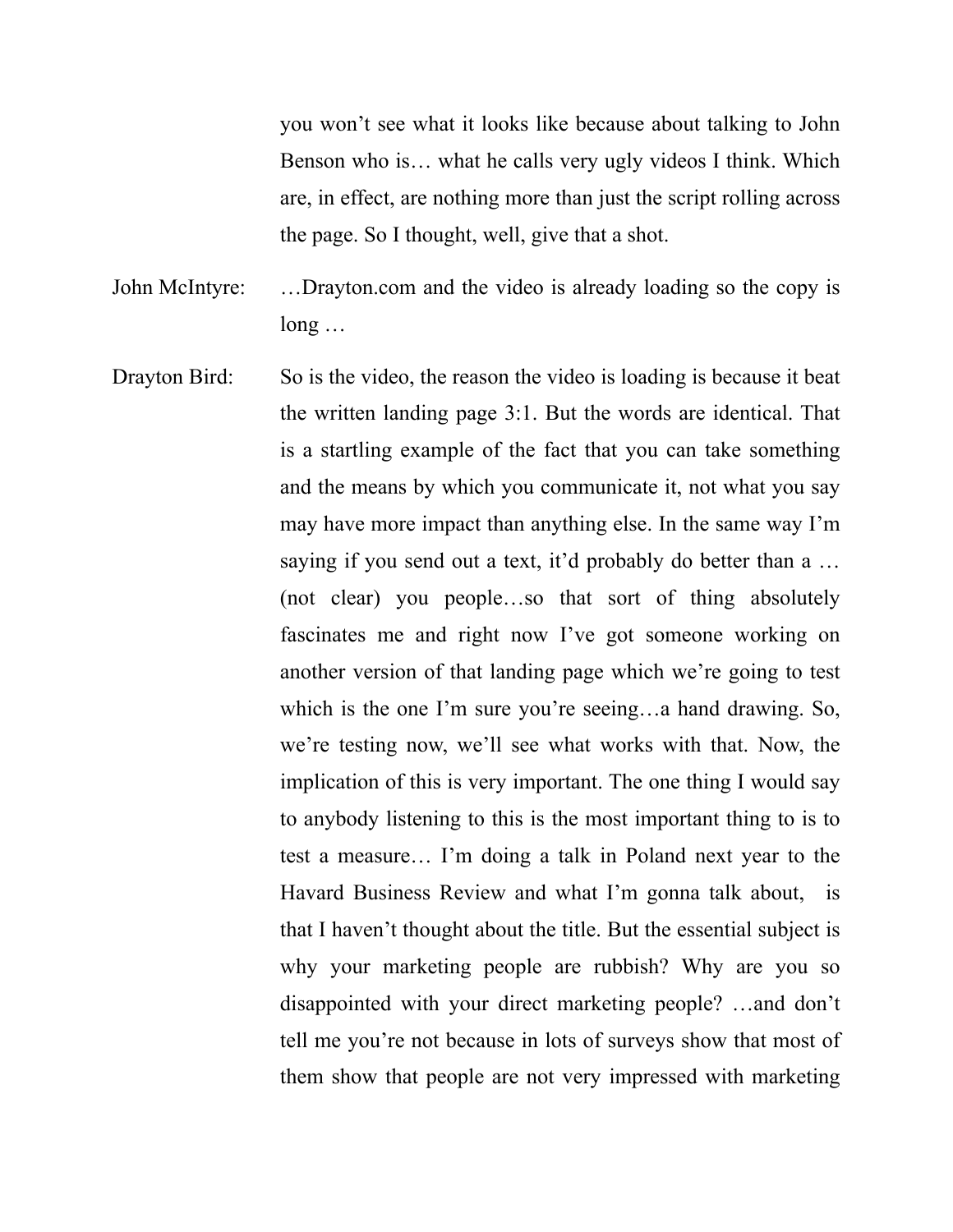people. And I've some quotes from senior marketing people from companies like Kellogg's…they don't bloody measure. They don't measure. The guys from Kellogg's when they first started measuring they said, "Oh this is like shining a light in a dark tunnel." And I was showing this to some people in Portugal about three weeks ago and I said, "Can you imagine that this man got to a senior job in Kellogg's, without ever bloody measuring anything because they probably very good at getting senior jobs? Not very good at marketing. He wasn't the only one. There's a wonderful survey from Fornays who do surveys to research into what's going on in marketing which points out that the overwhelming majority of marketing people don't think (not clear) investment matters. If there's anyone listening to this who's trying to make their way in this business, I'd say one thing to you, "You are in a great business, and the reason you are in a great business and the only reason why I'm still making a living and the only reason why I make an awful lot of money is that most of the other people involved were idiots. They were not trying hard, they didn't study. If you go into a room full of people and you know more than anyone else in the room it's difficult to put a price on the advantage of that. So I started studying and I wrote my first book on marketing in 1992, which is still selling, still selling in 17 languages all over the world. But it wasn't me, I didn't suddenly wake up one morning and say I'm the only one who knows what works in direct marketing. I just spent a lot of time studying and I think that anybody who goes into an industry where people don't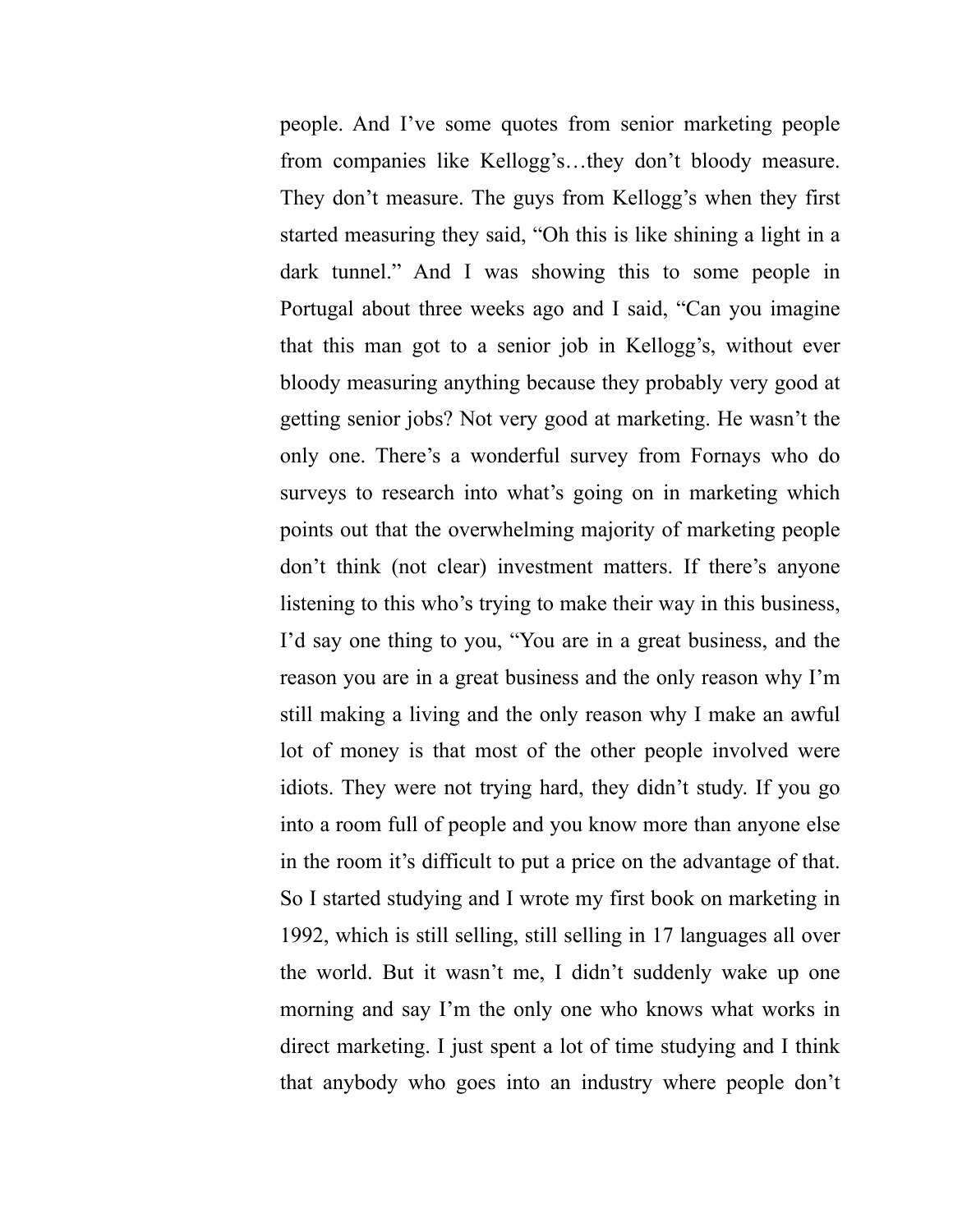study and decides that they would study, that is the ultimate, competitive advantage. It really is. If you can't test, just keep trying, you've got nothing to try, you'll soon find out that which once get the most opened and so on, which ones get read, which ones get responded to. You'll find out. My golden rule which I often ignore because we learn more from success is that whatever you sent out should seemed to be helpful and it should be easy to take in and amazingly enough, I received an email from a very very …(unclear) a promotional email, written by a man who is supposed to be a bloody genius in this business. And I looked at it and then I simply went to word and measured how long the first paragraph was. Forty words. Then I looked at the second paragraph, the second paragraph was thirty five words. This man (the name is unclear) all I can say is that I know paragraphs forty words long are almost impossible to bloody be read by the average person. People just get lost, they forget where it began … the average length of a sentence if you want to write successfully should be about 16 words, the easiest sentence is 8 words. Anything beyond twenty five words, people just cannot remember what you were talking about at the beginning of the sentence. It's these simple things that make the difference is not … I have a guy that I employed back in the 1980s, called Rory Sutherland, if you go onto the internet and look up Chad look up Rory Sutherland, you will see he's one of the funniest and cleverest people I've ever come across and I've ever hired. He's the vice chairman of the Ogilvy Group here in England and he did one talk, I think on tape called, 'Don't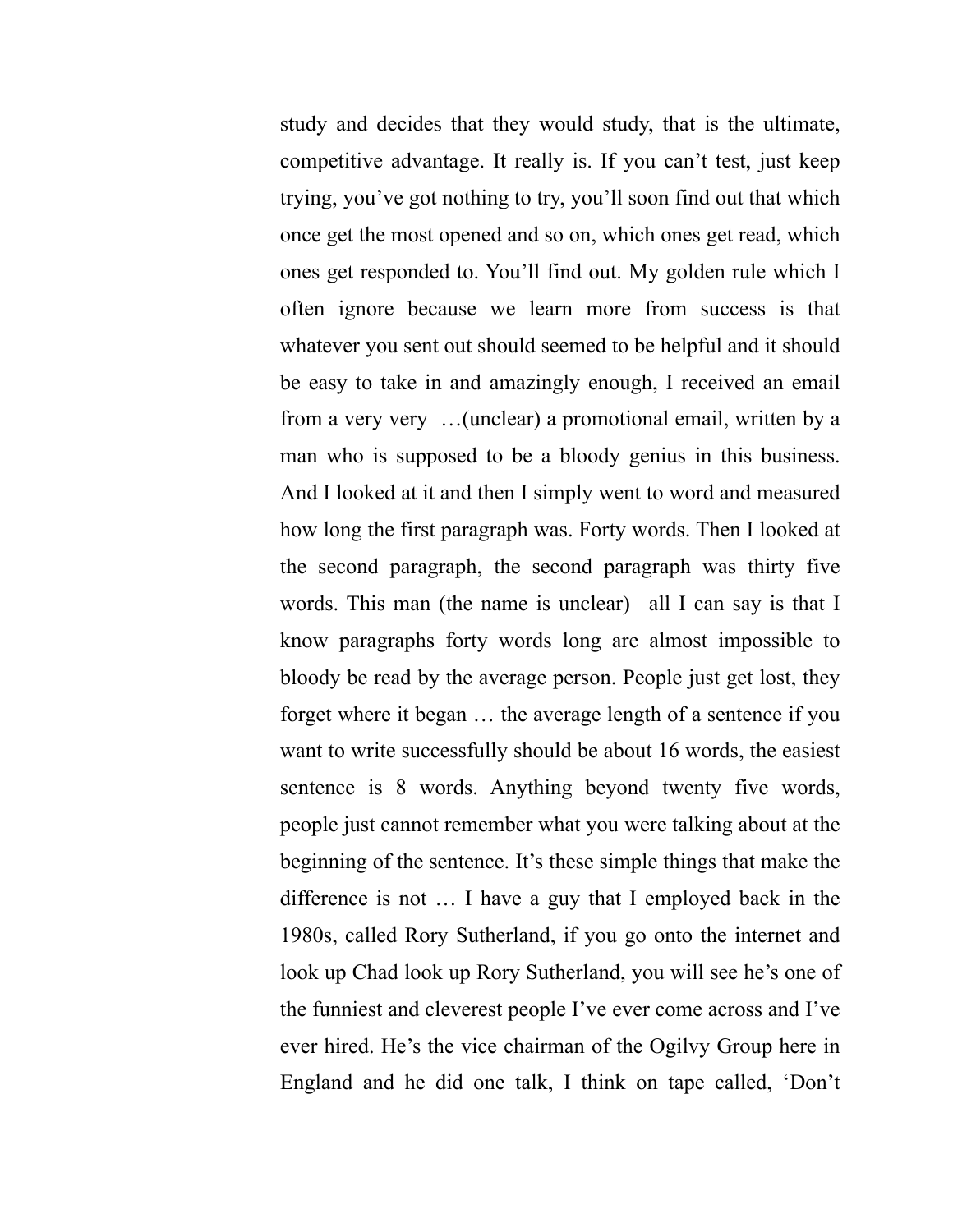Sweat the Small Stuff'. Actually what he was saying was, 'stop worrying about big strategic ideas, trying little things can make a huge difference'. For instance if you're emailing people and, instead of just asking them to reply, you ask them to choose to write back and say yes I'm interested or no, I'm not interested, maybe I might be interested in this, you'll get more sales. I didn't invent that. That was invented by my client, Readers' Digest about forty years ago. And what he got to do has got to do with salesmanship, and what we got to do as salesmanship, that's what we are doing, all we have to do is follow salesmanship and I was last week in Vancouver, week before last, an audience of marketing people and I said to them, "How many people have read Claude Hopkins, not one single person had read Claude Hopkins. Claude Hopkins in 1926, 1924, 25, 26 wrote the most influential and best book on marketing ever and most marketing people have never even read it. And if you write emails and you read Claude Hopkins's book, you'll even more directive emails than when he was alive. It's a book forty eight pages long, again, if you go to any of my sites and you can download it for nothing.

- John McIntyre: What's the book called again?
- Drayton Bird: It's called *Scientific Advertising* by Claude Hopkins, and I suspect you haven't read it.

John McIntyre: I've read it at least two or three times actually.

Drayton Bird: Oh good.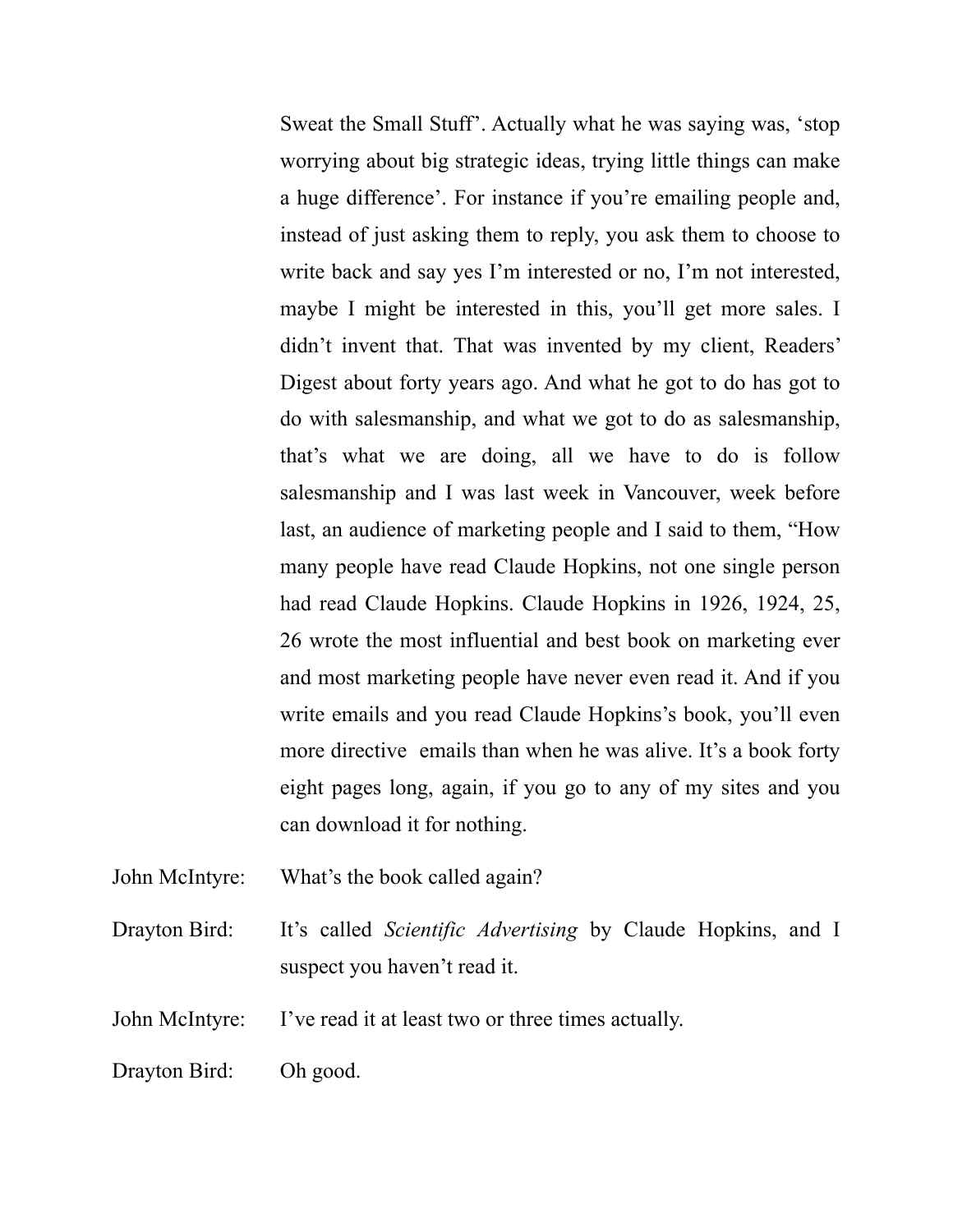John McIntyre: I've also read *My Life and Advertising*, have you read that?

Drayton Bird: Yes.

John McIntyre: Yeah, that was good too.

- Drayton Bird: I got worried about you there. It's amazing to me, in that audience of a couple hundred people, no one had even heard of, never mind read, the most important book ever written about marketing. If you look at say, the shortest chapter in that book, is just Salesmanship, two and a half pages long, and you'll learn something about what you should be putting in your emails, what you should be putting in your ads, what you should be putting in your commercials and what you should be doing, it's just amazing to me that people don't study it.
- John McIntyre: Tell me about…I'm almost done here, but tell me quickly about this Good Email, Bad Email , the right way or wrong way of, we've talked a lot about long email, short email, subject lines and all that, tell me how all these corporate companies are boring the crap out of most of these subscribers and what people should be doing.
- Drayton Bird: They don't use creative language. There's one here, it says, 'consumer cloud storage', and then it goes: …this the typical stuff for business and its one of the biggest concern about cloud based service is security. I don't even know what bloody hell they mean by cloud based service, by the by. There is a lovely old American rhyme, 'Tell me quick and tell me true what your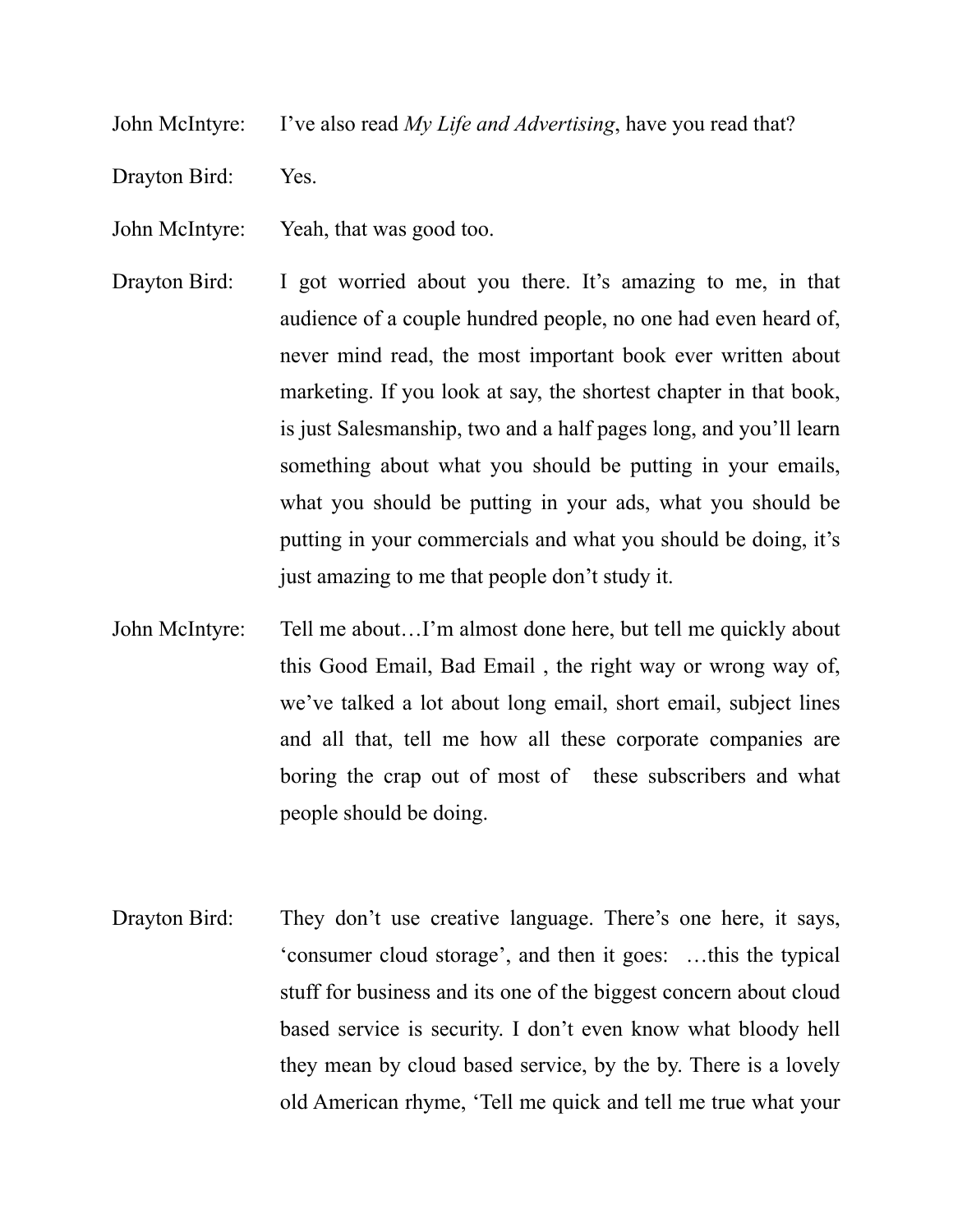product is going to do or else my love to hell with you'. That's a bloody good thing to remember while you're writing emails. Consumers are very concerned about business security, with the quick growth and popularity it goes on and on with the rapid growth of popularity, many employees have started using consumer cloud services for business because of the simplicity of such services. Consumer services…this is boring, just awful… tell me what the hell you're going to do for me, it's appalling. Here we are, popular consumer cloud storage services offer very limited features, many having just folder synchronization. Folder synchronization! Jesus Christ! The thing I would suggest to… it's a very good idea is that if you're writing anything, to read out loud and just say to yourself, "Does that sound like somebody talking?" Would you actually say that if you were in front of somebody? It is so simple that nobody believes it. There are a lot of things that I say because you are allowed to do things off the cuff that I don't. I worry, I recommend worry. Worry is a very good thing. I worry like hell. So here is something that never fails...some American companies casting the most jobs…all these lists you say are all over the place…they work and people love lists…Here's one proof, Ryan Dust (not clear) who I do think is very very clever, that 'nearly one hundred percent auto pilots business …now what he's doing is interesting. He's making an outrageous claim and he gets himself off the hook in advance by saying nearly. And he then goes, he makes the most amazing claim. This is the true story. He said that this is a true story. He just said it's not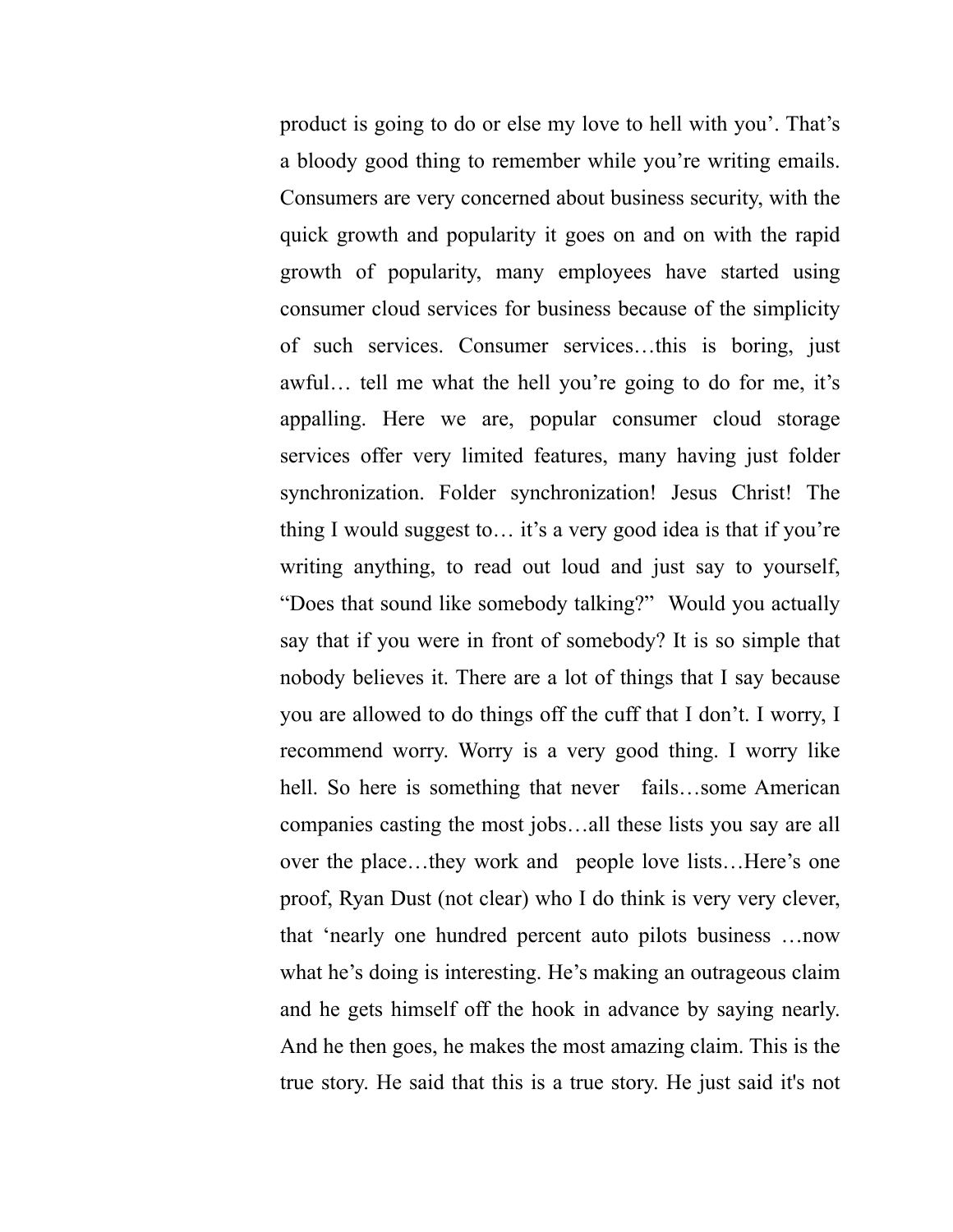really true, hypothetically. The true story of a practically hands free auto pilot business and there's a link to it. And then traffic comes (not clear) out on autopilot …Lizards converted into castles are also on autopilot and bars are turned into …yep you guessed it also …its good copy. As long as there's somebody. It's an amazing story that you can apply to your business too. There's an old link. That's a very good communication. I happen to know that putting things in autopilot is bloody hard work. Nearly doesn't begin to say that, I also happen to know that Ryan Dust is brilliant and almost everything he says is good advice. If anybody is listening to this wants to make lots of money, you can make lots of money, it can be done on auto pilot but it is bloody hard work because when you're seeing these cases of these guys living in his car about three months ago and made 6 million dollars, that kind of thing…every now and then a miracle occurs and it doesn't make sense that a miracle is gonna occur to you.

John McIntyre: It does. It does take hard work.

Drayton Bird: Life is not as easy as we would like it to be. Here is another one I saw this morning, hold your (not clear) while using this pressure pump…if you have back pain and I've had clients that interested in that sort of thing, people are going to read that. … another one …A sneak peak of the pitch boot camps… everybody likes to know about something that is secret…David Ogilvy was an advertising man. People always like to know about something they shouldn't know about. It's essentially the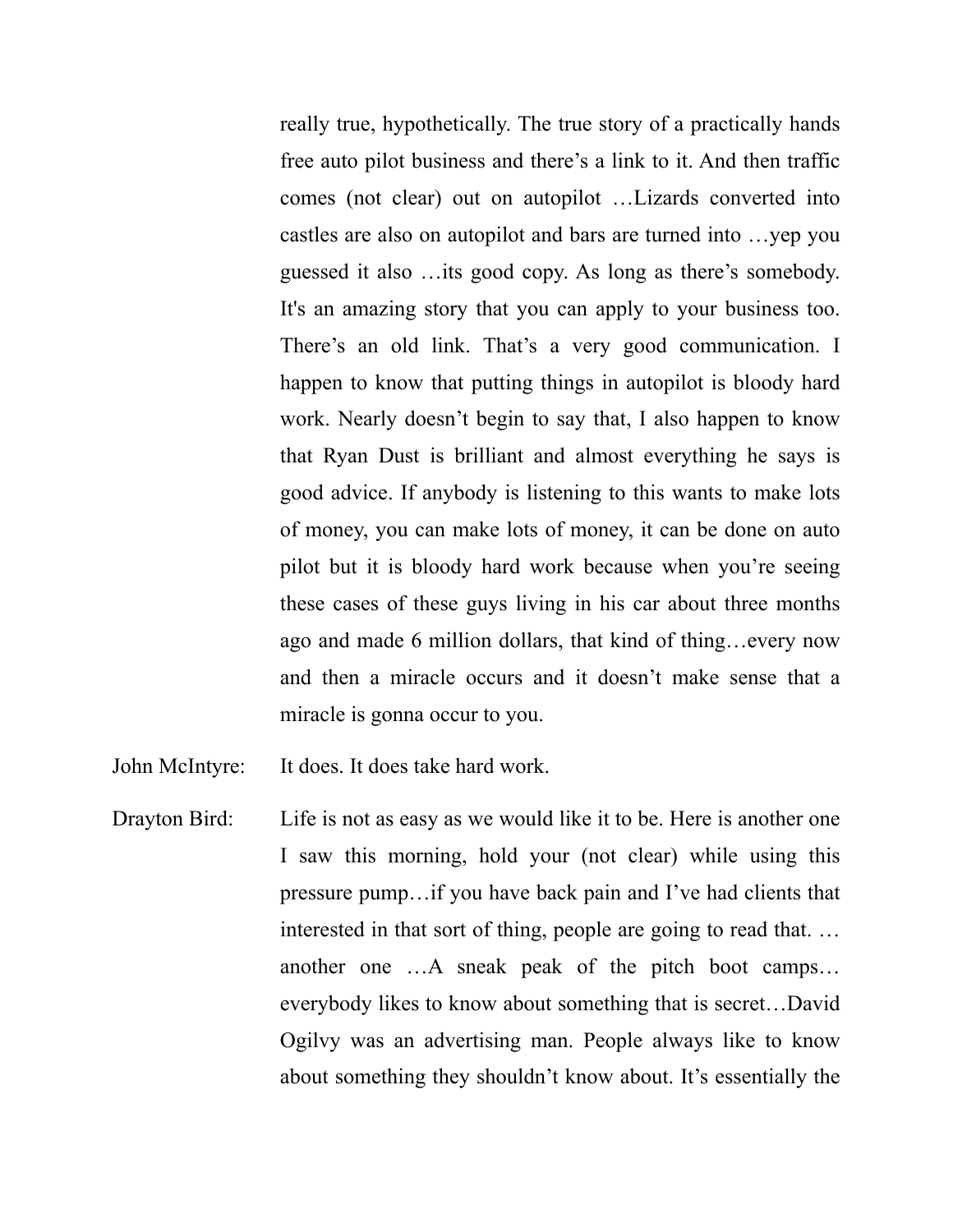principles that govern other media, govern the email, that govern email with and for the fact that there is an email, there's just certain constraints. It doesn't matter what you're talking about, we'll find out what works …ago and tested what the most important thing is to persist. I went broke but came back spectacularly in 1970, a long time ago. I went broke for a millions today. And I had to do anything I could do to earn a living because, any damn thing you can think of. I just kept going and when I reached about sixty five again I had a similar problem because I was at that age I was seen by lots of people as being too old to be able to perform. Young people involved in marketing didn't think a guy my age could be …hell, so I said, what I'm gonna do is I'm going to master the bloody internet. I already had a website, and I was already beginning to use emails, I got to built a list and so I sent out an email to ten thousand marketing directors and asked them would you like thirty one ideas in thirty one day …it was signed up, and then I started setting these things up and then these are growing, could you please selling so many? So I said to him, do you mind if I sell one in three days? He said, yeah that's fine. So I started sending emails once in three days. I said should I carry on and people said, please do. So now if you sign up to my help and ideas, you got over a hundred.

John McIntyre: It says fifty one free ideas and you're saying that it's actually more than that.

Drayton Bird: You know why it says fifty one?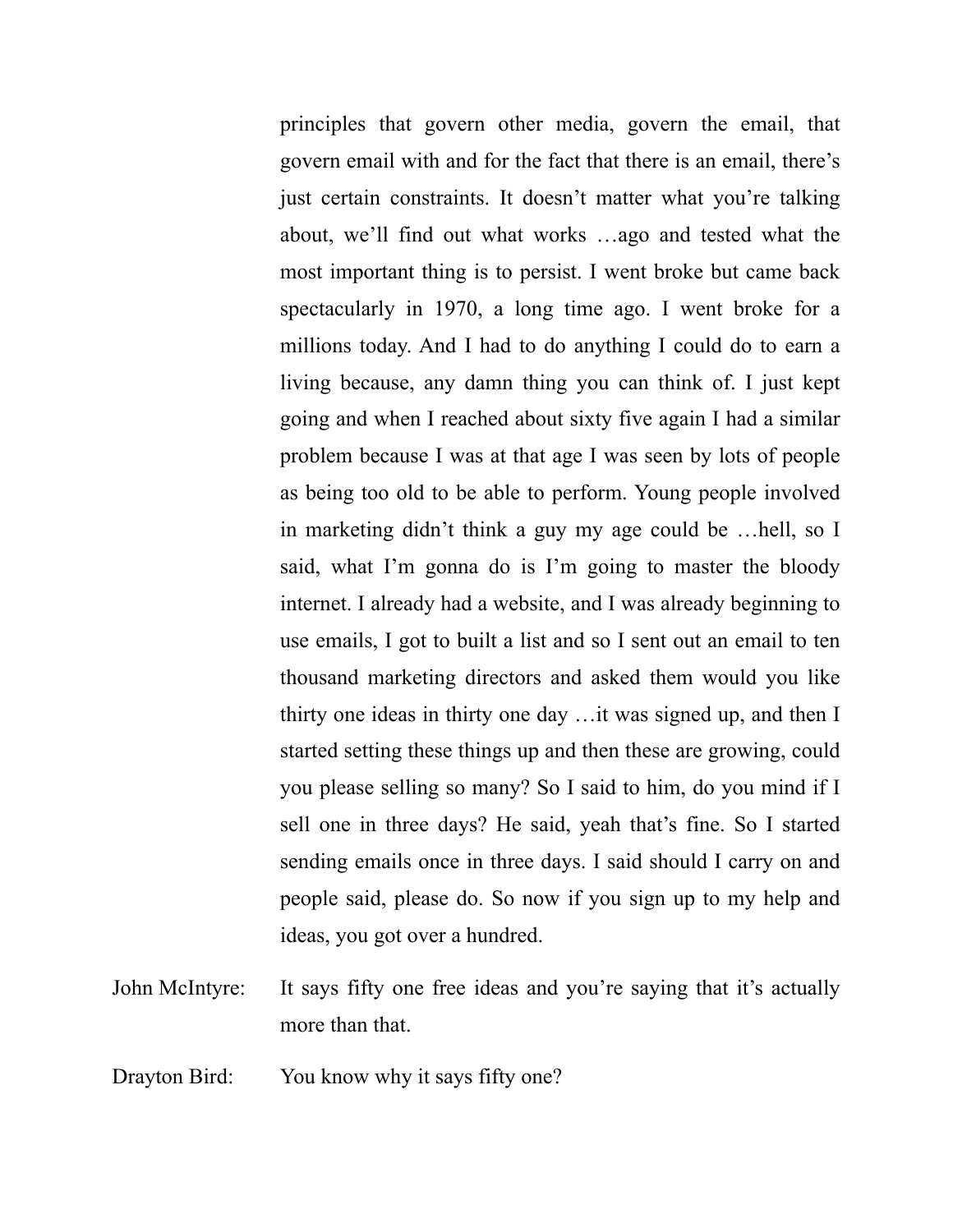John McIntyre: Because it's a nice rounded number?

Drayton Bird: Because I checked ... we found that fifty one looked better than a hundred and one.

- John McIntyre: Interesting, very interesting.
- Drayton Bird: Are you surprised?

John McIntyre: So did you test fifty one? Fifty two, fifty three, fifty four?

- Drayton Bird: No, it was really... who tested it without telling me. And I suddenly saw this thing saying, I like people who do things without telling me as long as they're not stupid. What the hell are you …out here? Why is it fifty one and not a hundred and one? So he said, I've tested it. They also tested, we have a little ad that said, get my fifty one free tips. Get Drayton Bird's tips, something like that. Drayton Bird's fifty one free tips. Capital T capital B, I could never have predicted that. You human beings are really strange and the only person who …strange creatures…but unfortunately that's where the money is. But that first email went out these ten thousand people and eighteen hundred plus, created thirty thousand responses eventually. That's the list that we have now. If you don't have a list, forget it. When are we on? When are you putting this out?
- John McIntyre: I reckon it's an hour of recording. It'll take six weeks, because I've got, you mentioned John Benson, it's going out soon. Let's see I think it's about six weeks. So it'll be about two months from now actually.